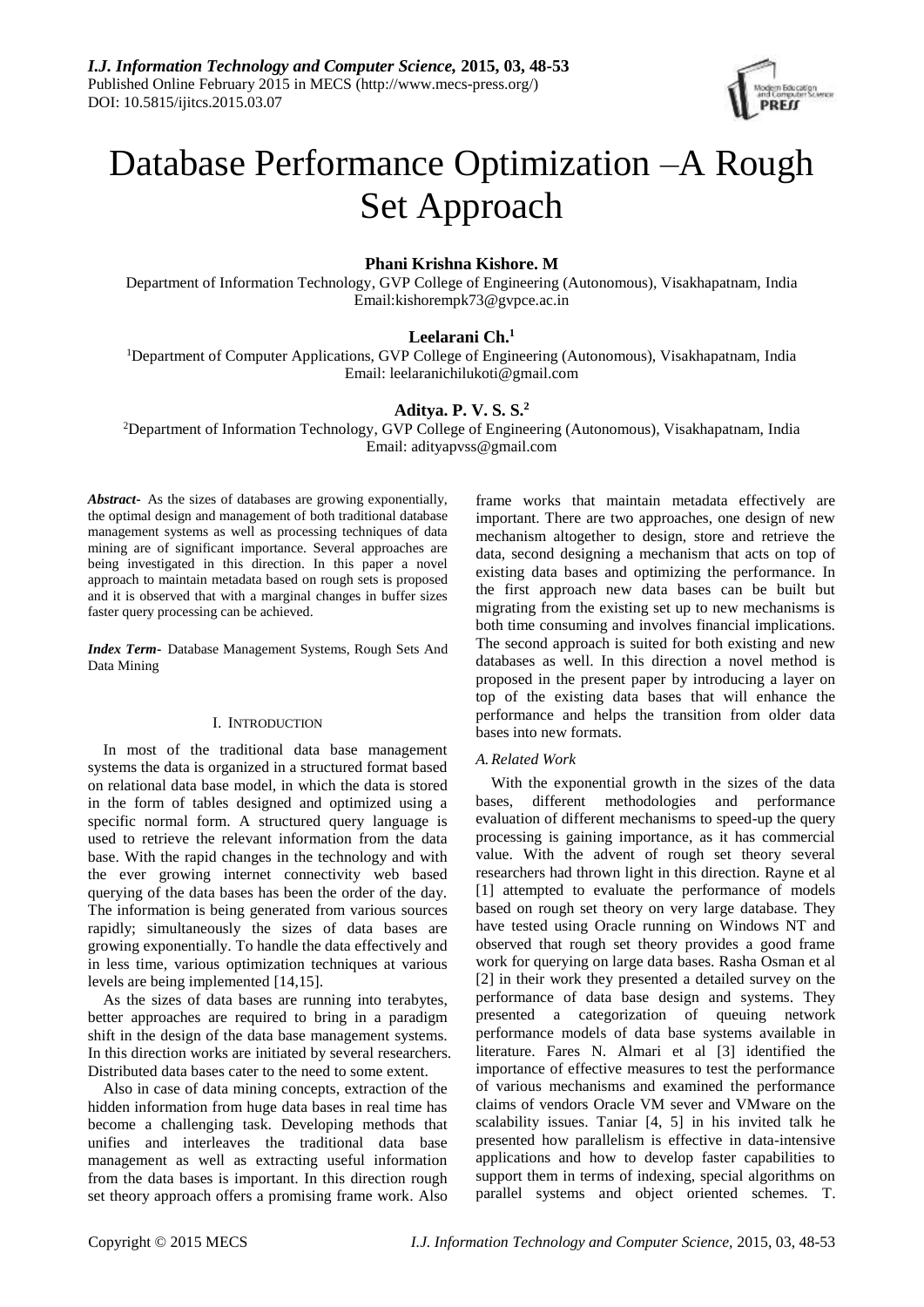Kramberger [6] studied measurements of data base responses on different file systems according to query load.

Xiaohua Tony Hu, T. Y. Lin, Jianchao Han [7] in their work proposed a new rough sets model based on data base systems. They redefined the main ideas of rough set theory in the context of data base theory and take the advantage of set-oriented data base operations. They explored the use of redact and core concepts of rough sets and observed that their model is scalable and efficient when compared with the existing models.

Initiatives are taken up for using rough set theory to model the data bases. Dominik Slezak et al [8] in their work proposed a new method to represent metadata in terms of columns and compress the data into knowledge granules. Based on the query the relevant granules are decompressed and information is retrieved. To implement the procedure the existing tools are not suitable and an exclusive compiler has to be developed.

Dominik Slezak et al [8] also implemented similar techniques in the name of Bright house for Ad-hoc queries on warehouses.

Srinvas K G and Jagadish M et al [9] in their work they propose a hybrid model using rough sets and genetic algorithms for fast and efficient query answering. Basically rough sets are used to classify and summarize data sets and genetic algorithms are used for association related queries and feedback for adaptive classification.

#### *B.Motivation for the Work*

In the present paper, it is proposed to bring a layer that maintains metadata designed on the rough set theory frame work so that query processing is much faster with marginal changes in the buffer sizes, so that all the existing data bases can be optimized to the new functionality.

The remaining part of the paper is organized as follows.

In section II, the rough set preliminaries are presented. In section III the proposed method is illustrated. In III.A, the step by step process of the implementation of the idea with an example is described. In III.B, the result analysis and performance evaluation on a sample data base is incorporated. In section IV conclusion are given.

## II.ROUGH SET PRELIMINARIES

Let U be the Universe and let R be an equivalence relation defined on U. Let U/R denote the set of all equivalence classes. For any  $X \subset U$ , the lower approximation, upper approximation are defined by

# $L(X) = \bigcup \{ [x]_R / [x]_R \subseteq X \},$

 $U(X) = \bigcup \{ [x]_R / [x]_R \cap X \neq \emptyset \}$  respectively.

The following is an equivalence relation defined through indiscernibility relation which is being used for attribute reduction,

IND<sub>B</sub>= {(x<sub>i</sub>, x<sub>j</sub>)  $\in$  U<sup>2</sup> / a (x<sub>i</sub>) = a (x<sub>j</sub>),  $\forall$  a $\in$  B }, B  $\subseteq$  A. The equivalence classes are termed as information granules and the level of granularity determines the information quality in terms of approximations. The equivalence relation defined on the data determines the view on the data base. Different equivalence relations produce different outputs. Hence selection of equivalence relation is more important. Data driven or relevant equivalence classes can be defined to suit the specific requirements of the real time data bases.

## III. PROPOSED METHOD

In the present context, Let  $D = (T_1, T_2, \ldots, T_n)$  be a data base with tables  $T_1, T_2, \ldots, T_n$  which are designed through a specified normal form.

Let  $A = \{a_1, a_2, a_3\}$  denote the set of all attributes that appear in all the tables of the data base.

The idea is to discretize ranges of the attributes through a specific equivalence relation one for each of the attributes, thus generating information granules. This can be achieved in several ways. Methods like clustering with a suitable distance metric, equi-depth or equi-width binning may be used to generate these information granules.

Based on the granules produced as described above metadata is generated for each of the table  $T_i$  indicating the presence of the tuple information for each granule for each attribute. Views are generated for each of such metadata item. The advantage with view lies in the fact that the view definition only resides until it is called, once it is generated it can be treated as good as a base table. Updates on views are also possible.

Once a query is entered, it is parsed in the metadata layer and the suitable ranges of the attributes involved in the query are identified, and the query is processed only on the specific granules that contain the information, to produce the output of the query. The advantages of views lies in the fact that, as long as the data base is running views are as good as base tables and on any update, delete or insert the views will be updated automatically.

Another advantage of the proposed method is that, it can be used on any existing data base without any modification to the data base. Only relevant parts of the tables will be brought to the buffer there by reducing the processing time.

As mentioned earlier there are various discretization methods for the attribute ranges. However in the present case equi-width binning is considered to demonstrate the discretization. For the attribute  $a_i$ , let  $D_1 = [d_1 d_2]$ ,  $D_2 = [d_3]$  $d_4$ ],  $D_{k-1}$ =  $[d_{k-1}, d_k]$  be the discretized intervals, that forms the partition of the range of the attribute air.

The discretization can be based on equi-depth where the range of the attribute is divided equally. In this approach in some ranges the density of tuples may be more in some it may be sparse. This type of binning is suitable if the data is evenly distributed.

If the equi-depth discretization is made, where the ranges are progressively divided by fixing limits on the number of tuples in each view, the number of views will be varying dynamically and suitable for static data bases.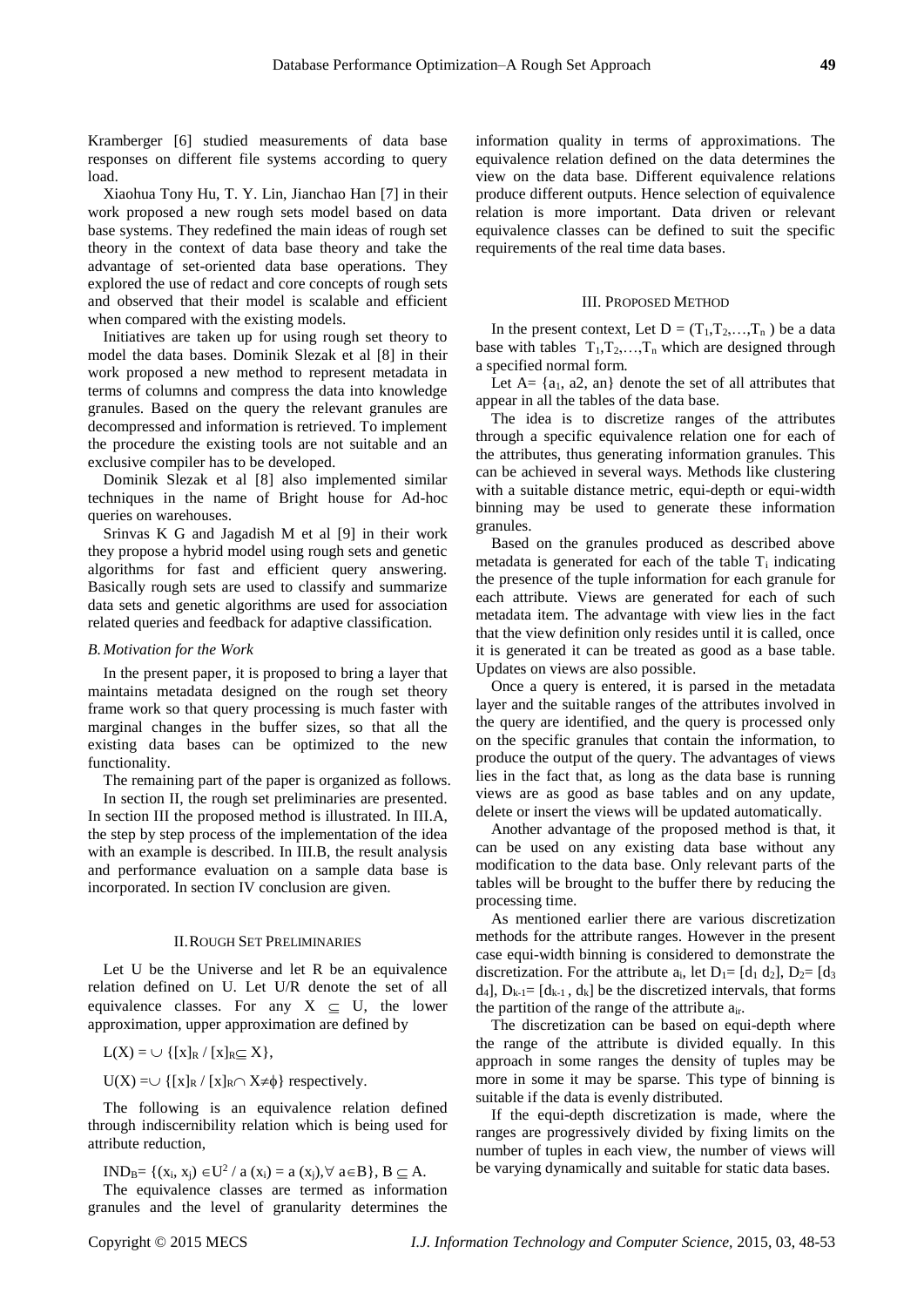Statistical methods, clustering methods can also be employed based on probability distribution of the attribute values to optimize the storage.

Given a table T, attribute 'a', tuples  $t_n$ ,  $t_m$  in T, define the relation,

 $R_a = \{(t_n, tm) \in T^2 / d_i \le a (t_n), a(t_m) \le d_{i+1}\}$ for some  $1 \le i \le k$ .

Clearly R is an equivalence relation. U/ $R_a$  denotes the equivalence classes namely the bands produced by the partition over the range of the attribute 'a'. The equivalence classes represent data tables which are in line with the original data base design but represents only part of the table(s). These constitute the data granules.

Given a table T, and given an attribute 'a' of T, let the range of 'a' has been divided into k disjoint parts, then metadata is created in terms of the ranges of 'a' and the set of tuples of T corresponding to each range. For each such resultant metadata, a view is created. Thus for entire data base, that is for each of the attribute of each table corresponding views are created. For a given query, if the lower approximations in each attribute satisfy the query requirements, the query is processed on the corresponding views only in the buffer; otherwise the output is generated from the upper approximation.



#### *A.Process*

**Input:** Database, selected method of partitioning of attribute values.

**Step1:** For each attributes  $a_i$  of each table  $T_i$  apply discretization method and produce sub-ranges.

**Step2:** Create reference tables for each attribute of each table  $T_i$  containing the sub-ranges and the tuples present in that range.

**Step3:** Create views in the data base for each of the ranges specified in step 2.

**Input:** Query, Lower approximation, Upper approximation

**Step 4:** Identify the ranges of the attribute which are entirely contained in the ranges specified in the query for the lower approximation**/** Upper approximation.

**Step 5:** Identify the views as created in step 3 and as per the ranges identified in step 4.

**Step 6:** Process the query on the views to get the lower / upper approximation.

Consider the following example to understand the process. Let us consider an example table as follows:

Suppose a query is passed to find whose salary is greater than 50000 and whose department id is less than 201 then the following values are retrieved,

| <b>TUPLE</b><br>ID | <b>EMP</b><br>ID | <b>NAME</b> | <b>SALARY</b> | <b>DEPT</b><br>ID | <b>JOB</b><br>ID |
|--------------------|------------------|-------------|---------------|-------------------|------------------|
| T1                 | 54               | Rahul       | 30000         | 300               | 300              |
| T2                 | 01               | Tarun       | 21000         | 100               | 200              |
| T <sub>3</sub>     | 03               | Prannoy     | 10000         | 200               | 100              |
| T <sub>4</sub>     | 58               | Aditya      | 58000         | 100               | 111              |
| T <sub>5</sub>     | 05               | Priyan      | 15010         | 200               | 200              |
| T6                 | 28               | Prayeen     | 34010         | 100               | 300              |
| T7                 | 48               | Divya       | 34010         | 600               | 300              |
| T <sub>8</sub>     | 13               | Harini      | 33090         | 400               | 300              |
| T <sub>9</sub>     | 40               | Chitti      | 45000         | 100               | 111              |
| T <sub>10</sub>    | 56               | Prudhvi     | 56000         | 200               | 111              |
| T <sub>11</sub>    | 57               | Shilpa      | 47000         | 500               | 400              |

Table 1. Sample Database

Table 2. Result of the query

| <b>TUPLE</b><br>ID | <b>NAME</b> | <b>SALARY</b> | <b>DEPT</b><br>ID |
|--------------------|-------------|---------------|-------------------|
| T <sub>10</sub>    | Prudhvi     | 56000         | 200               |
| T4                 | Aditya      | 58000         | 100               |

Table 3. Employee ID Attribute

| <b>EMP</b><br>ID | <b>TUPLE</b><br>ID                             |
|------------------|------------------------------------------------|
| $1 - 10$         | T <sub>2</sub> .T <sub>3</sub> .T <sub>5</sub> |
| $11 - 20$        | T <sub>8</sub>                                 |
| 21-30            | T <sub>6</sub>                                 |
| $31 - 40$        | T <sub>9</sub>                                 |
| $41 - 50$        | T7                                             |
| 51-60            | T1, T4, T10, T11                               |

#### Table 5. Salary Attribute

| <b>SALARY</b> | <b>TUPLE</b><br>ID              |
|---------------|---------------------------------|
| 10000-20000   | T3,T5                           |
| 20001-30000   | T1, T2                          |
| 30001-40000   | T6, T7, T8                      |
| 40001-50000   | T9,T11                          |
| 50001-60000   | T <sub>4</sub> .T <sub>10</sub> |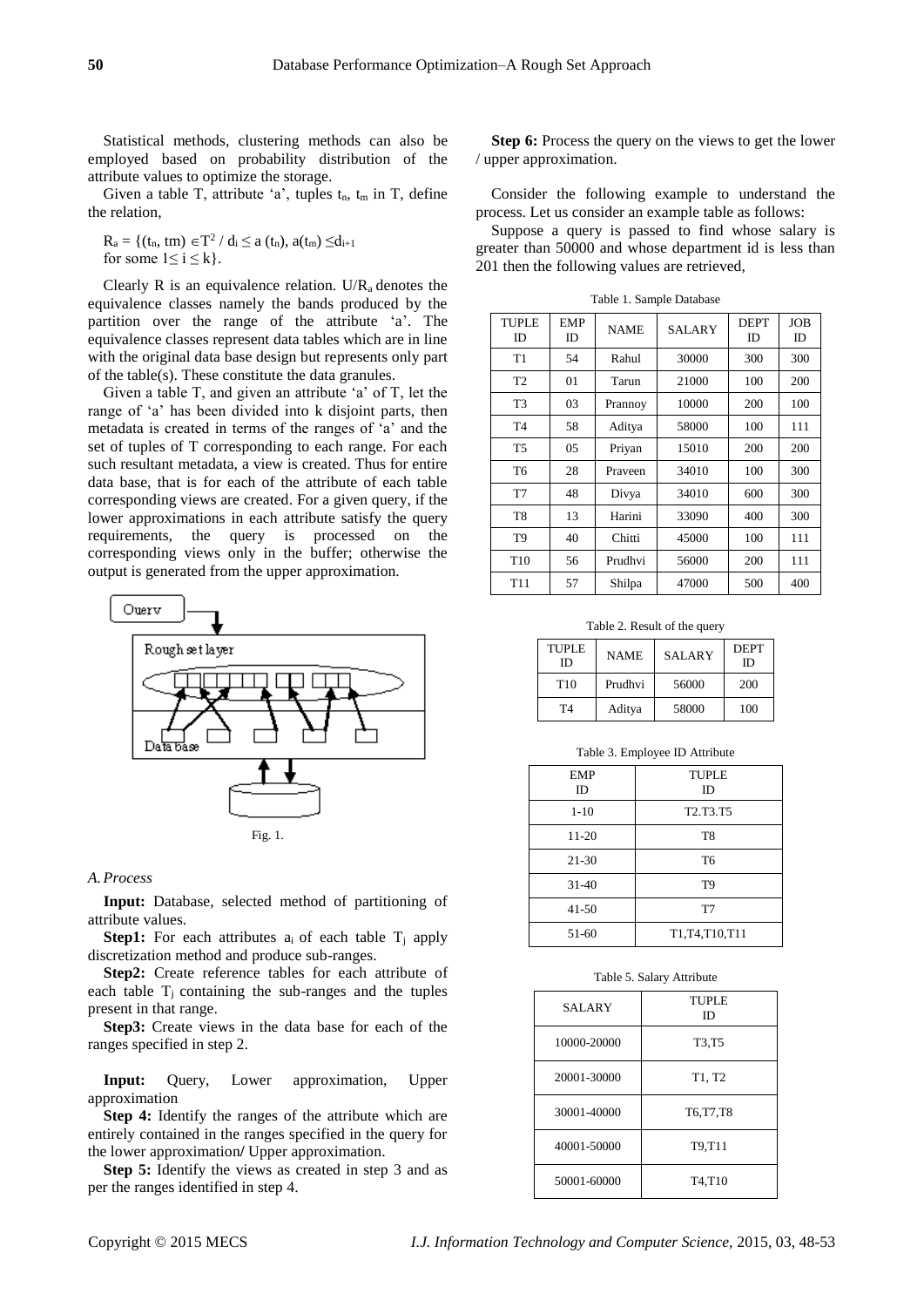| <b>DEPT</b><br>ID | TUPLE<br>ID     |
|-------------------|-----------------|
| $0 - 100$         | T2, T4, T6, T9  |
| 101-200           | T3, T5, T10     |
| 201-300           | T1              |
| 301-400           | T <sub>8</sub>  |
| 401-500           | T <sub>11</sub> |
| 501-600           |                 |

Table 6. Department Attribute

#### Table 7. Name Attribute

| <b>NAME</b> | <b>TUPLEID</b>                   |  |  |
|-------------|----------------------------------|--|--|
| $A-C$       | T4,T9                            |  |  |
| $D-F$       | T7                               |  |  |
| $G-I$       | T <sub>8</sub>                   |  |  |
| J-L         |                                  |  |  |
| $M-O$       |                                  |  |  |
| $P-R$       | T1T3, T5, T6, T10                |  |  |
| $S-U$       | T <sub>2</sub> , T <sub>11</sub> |  |  |
| $V-X$       |                                  |  |  |
| $Y-Z$       |                                  |  |  |

### Table 4. JobID Attribute

| <b>JOB</b><br>ID | <b>TUPLE</b><br>ID |
|------------------|--------------------|
| 100-200          | T2,T3,T4,T5,T9,T10 |
| 201-300          | T1, T6, T7, T8     |
| 301-400          | T <sub>11</sub>    |

Lower and upper approximations-approximate querying:

Suppose a query is given to find employees whose salary is greater than 10,005 and less than 23,000 then we have to utilize two equivalence classes, 10,000-20,000 and 20,001-30,000 to retrieve the output of the query. A new view will be generated from the two equivalence classes which is the upper approximation. Once the view is generated, query operations are done on that view which is now called upper approximation.

From the above table the following metadata can be created and the corresponding views so that any query recalls the corresponding views from this metadata.

## *B.Implementation and analysis*

From the above table all the tuples are identified into the respective ranges and as illustrated below and views are created correspondingly. For implementing the above process a sample data base of size 0.83GB is taken with the schemas as mentioned above with additional tuples.

For different types of queries the performance in terms of buffer space occupied and the time it takes to compute are calculated in ordinary (without rough set method) and using the rough set approach. The following are the observations.

The program is run on Intel core i5 processor with 4 GB RAM and CPU @ 2.50 GHz running on Microsoft Windows 7 Professional operating system when all except vital system services are halted. The SQL 10g expression edition is used to demonstrate the procedure.

We have considered queries in four different categories of queries during the implementation; the types of queries are as follows:

The first 4 queries are simple regular queries. The next 4 queries are conditional queries. The next 4 queries are nested queries and the remaining are queries that operate on joins.

# Table 8. Buffer Sizes and Time Consumption Analysis

|                | Normal execution                                                  |                                                                       | Experiment-I                                                                   |                                                                                 | Experiment-II                                                               |                                                                       | Experiment-III                                                              |                                                                       |
|----------------|-------------------------------------------------------------------|-----------------------------------------------------------------------|--------------------------------------------------------------------------------|---------------------------------------------------------------------------------|-----------------------------------------------------------------------------|-----------------------------------------------------------------------|-----------------------------------------------------------------------------|-----------------------------------------------------------------------|
| S. No.         | Time taken<br>under<br>Normal<br>Execution<br>Conditions<br>(Ms.) | <b>Buffer</b><br>Utilized<br>under<br>Normal<br>Conditions<br>(bytes) | Time taken<br>under<br>Rough set<br>Theory<br>Execution<br>Conditions<br>(Ms.) | <b>Buffer</b><br>Utilized under<br>Rough set<br>Theory<br>Conditions<br>(bytes) | Time taken<br>under Rough<br>set Theory<br>Execution<br>Conditions<br>(Ms.) | <b>Buffer Utilized</b><br>under<br>Rough set<br>Conditions<br>(bytes) | Time taken<br>under Rough<br>set Theory<br>Execution<br>Conditions<br>(Ms.) | <b>Buffer Utilized</b><br>under<br>Rough set<br>Conditions<br>(bytes) |
| 1              | 100                                                               | 5,36,66,144                                                           | 110                                                                            | 4,89,39,300                                                                     | 82                                                                          | 4,36,12,360                                                           | 93                                                                          | 4,78,60,448                                                           |
| 2              | 104                                                               | 6,26,07,528                                                           | 89                                                                             | 4,76,13,480                                                                     | 83                                                                          | 4,47,11,372                                                           | 79                                                                          | 4,48,47,504                                                           |
| 3              | 109                                                               | 5,82,18,328                                                           | 80                                                                             | 4,91,84,632                                                                     | 91                                                                          | 4,70,68,956                                                           | 85                                                                          | 4,74,67,232                                                           |
| $\overline{4}$ | 112                                                               | 6,22,14,312                                                           | 121                                                                            | 4,63,02,760                                                                     | 90                                                                          | 4,48,42,444                                                           | 97                                                                          | 4,78,77,260                                                           |
| 5              | 115                                                               | 6,48,37,908                                                           | 81                                                                             | 5,00,68,512                                                                     | 95                                                                          | 4,64,79,132                                                           | 92                                                                          | 5,04,31,452                                                           |
| 6              | 118                                                               | 6,62,65,044                                                           | 95                                                                             | 5, 33, 75, 512                                                                  | 96                                                                          | 4,90,50,136                                                           | 98                                                                          | 5,26,57,964                                                           |
| $\overline{7}$ | 120                                                               | 6,67,02,672                                                           | 84                                                                             | 5,38,49,364                                                                     | 94                                                                          | 5,01,13,812                                                           | 95                                                                          | 5,02,51,656                                                           |
| 8              | 132                                                               | 5,81,19,168                                                           | 88                                                                             | 4,79,39,448                                                                     | 87                                                                          | 4,63,64,872                                                           | 87                                                                          | 4,68,88,344                                                           |
| 9              | 138                                                               | 6,33,92,248                                                           | 101                                                                            | 5,29,99,108                                                                     | 90                                                                          | 4,74,94,084                                                           | 90                                                                          | 4,48,42,444                                                           |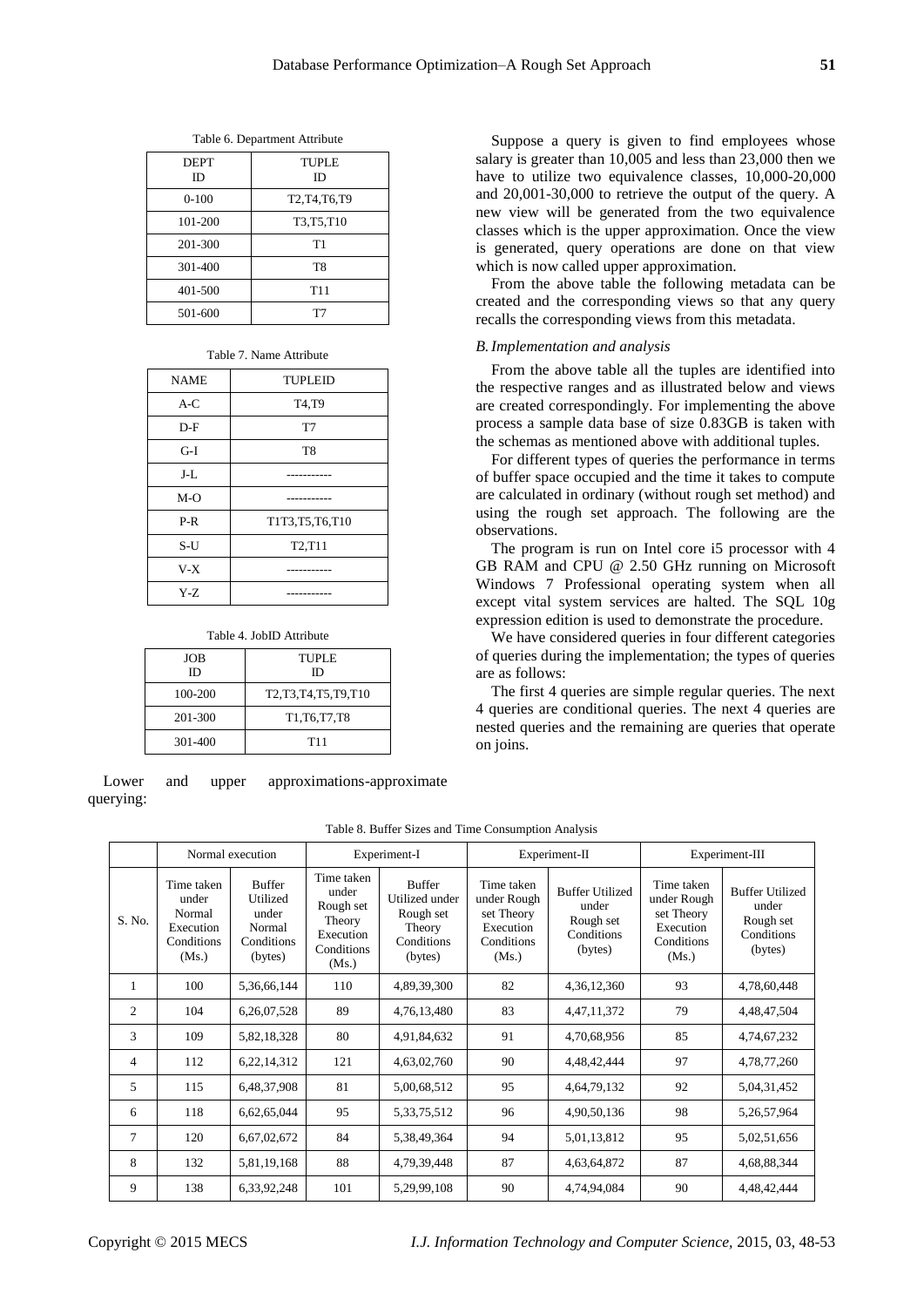| 10    | 142  | 6,53,26,416    | 85   | 4,91,84,632    | 80   | 4,81,00,720    | 85   | 4,87,78,916  |
|-------|------|----------------|------|----------------|------|----------------|------|--------------|
| 11    | 143  | 6, 36, 56, 104 | 90   | 4,89,71,212    | 100  | 5,42,42,580    | 95   | 4,89,71,212  |
| 12    | 146  | 6,35,25,032    | 78   | 4,69,07,684    | 78   | 4,82,10,816    | 78   | 4,82,64,748  |
| 13    | 163  | 6, 30, 34, 368 | 88   | 4,93,64,428    | 83   | 4,94,98,848    | 85   | 4,91,84,632  |
| 14    | 167  | 6,45,56,796    | 50   | 5, 10, 83, 464 | 41   | 5, 15, 57, 316 | 56   | 5,13,69,784  |
| 15    | 179  | 6,46,22,332    | 51   | 5,06,09,612    | 66   | 4,93,96,340    | 53   | 5,27,12,416  |
| Total | 1988 | 94,07,44,400   | 1291 | 74,63,93,148   | 1256 | 72,07,43,788   | 1268 | 73,24,06,012 |

# *C.Observations*

206

 $181$ 

 $160$ 

 $140$ 

 $121$ Time in ms.

100

 $10$ 

 $\tilde{\sigma}$ 

 $\overline{46}$ 

 $20$  $\theta$ 

 $\ddot{\phantom{1}}$ 

- The total time taken for normal execution of 15 queries is1988 milliseconds with an average of 132.53 milliseconds.
- The average time taken for rough set based execution 1271.66 milliseconds with an average of 84.77 milliseconds.
- Thus on the average time consumption has been reduced by 36.037%
- The total buffer utilization for normal execution of 15 queries is 94,07,44,400 bytes with an average of 6,27,16,293.33 bytes per query (59.81Mb)
- The total buffer utilization (average of three runs) under rough set execution for 15 queries 73, 31, 80,982.66 bytes with an average of 4, 88, 78,732.155 bytes per query (46.61Mb).
- On the average the buffer utilization has been reduced by 22.06%

formal Execution

Rough set Theory

The time utilization chart for Normal execution and with that of rough set based execution is as given below (Fig 2). The first 4queries are simple regular queries. The next 4 queries are conditional queries. The next 4 queries are nested queries and the remaining are queries that operate on joins.

The buffer utilization chart for Normal execution and with that of rough set based execution is as given below (Fig 3). The first 4 queries are simple regular queries. The next 4 queries are conditional queries. The next 4 queries are nested queries and the remaining are queries that operate on joins.

It is observed that the buffer allocation starts at different values for each of the runs. Hence the relative buffer utilization is observed by subtracting the subsequent values of buffers from the starting value (i.e.) with the initial value as reference and observed the following (Fig 4)



Fig 4. Relative Buffer Utilization

It is observed that the average buffer variations under rough set implementation are44, 37,225.87 bytes against 90, 50,149.333 bytes, so that Variation in buffer utilization is observed to be or the order of 50.97%.

Apart from the above observations the following are also observed.

- When queries are implemented multiple times on same granules comparatively better space and time utilization than normal execution is observed.
- Buffer spaces and time consumption are comparatively higher to that of the other queries based on rough sets when they are operating for the first time on any view.
- The buffer space and time taken over a period of time gets stabilized once all the views are generated.

Fig 2. Time consumption

9 10 11 12 13 14 15



Fig 3. Buffer utilizations